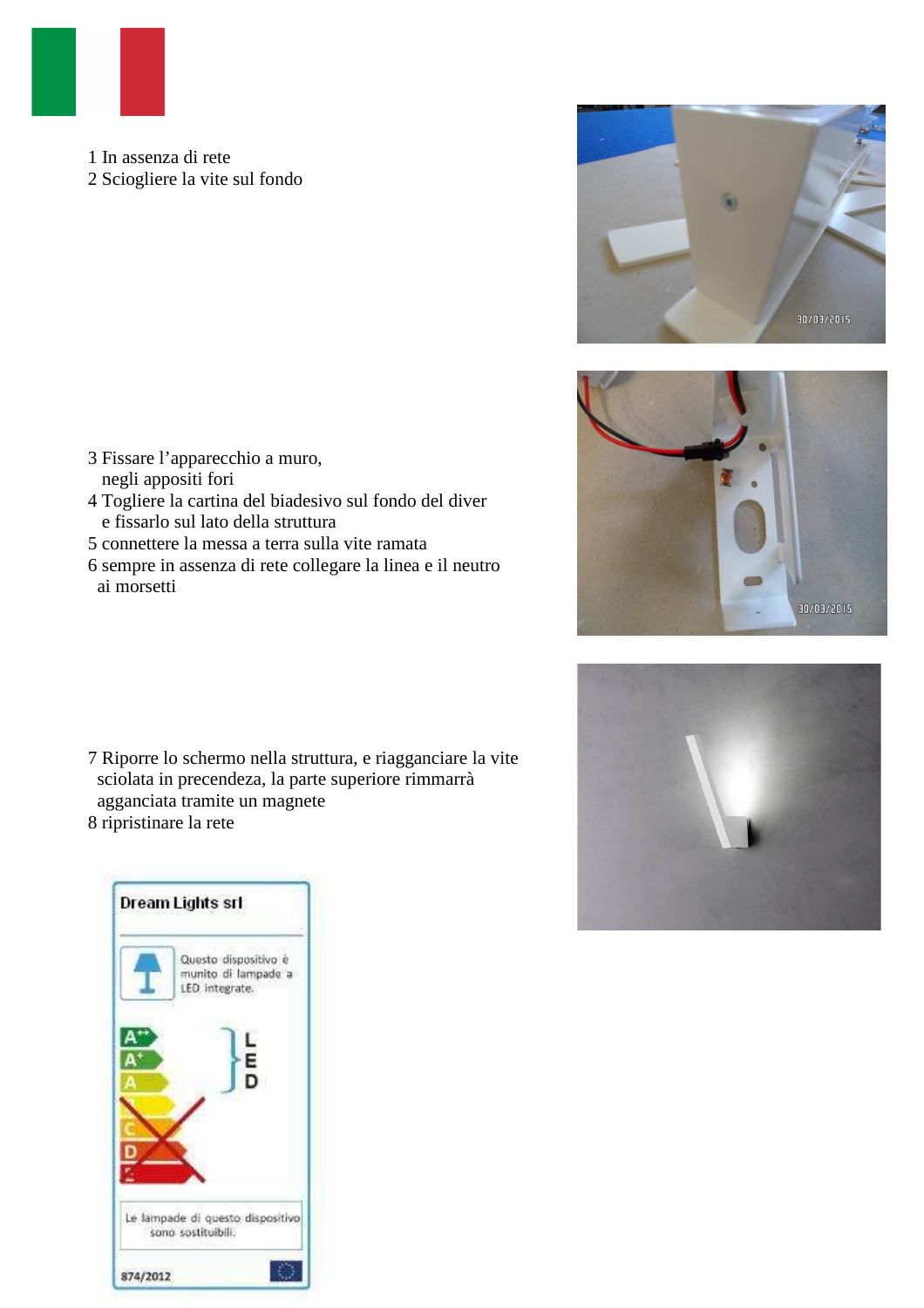

1 In the absence of line 2 Melt the screw on the bottom

- 3 Secure the unit to the wall, in the holes
- 4 Remove the map of the adhesive on the bottom of the diver and secure it on the side of the structure
- 5 connect the grounding screw copper
- 6 always without mains connect the line and the neutral at the terminals





30/03/2015

7 Put the screen in the structure, and replace the screw sciolata in precendeza, the top rimmarrà engaged by a magnet 8 reset line

| Questo dispositivo è<br>munito di lampade a<br>LED integrate. |
|---------------------------------------------------------------|
| L<br>E                                                        |
| Ď                                                             |
|                                                               |
|                                                               |
| Le lampade di questo dispositivo<br>sono sostituibili.        |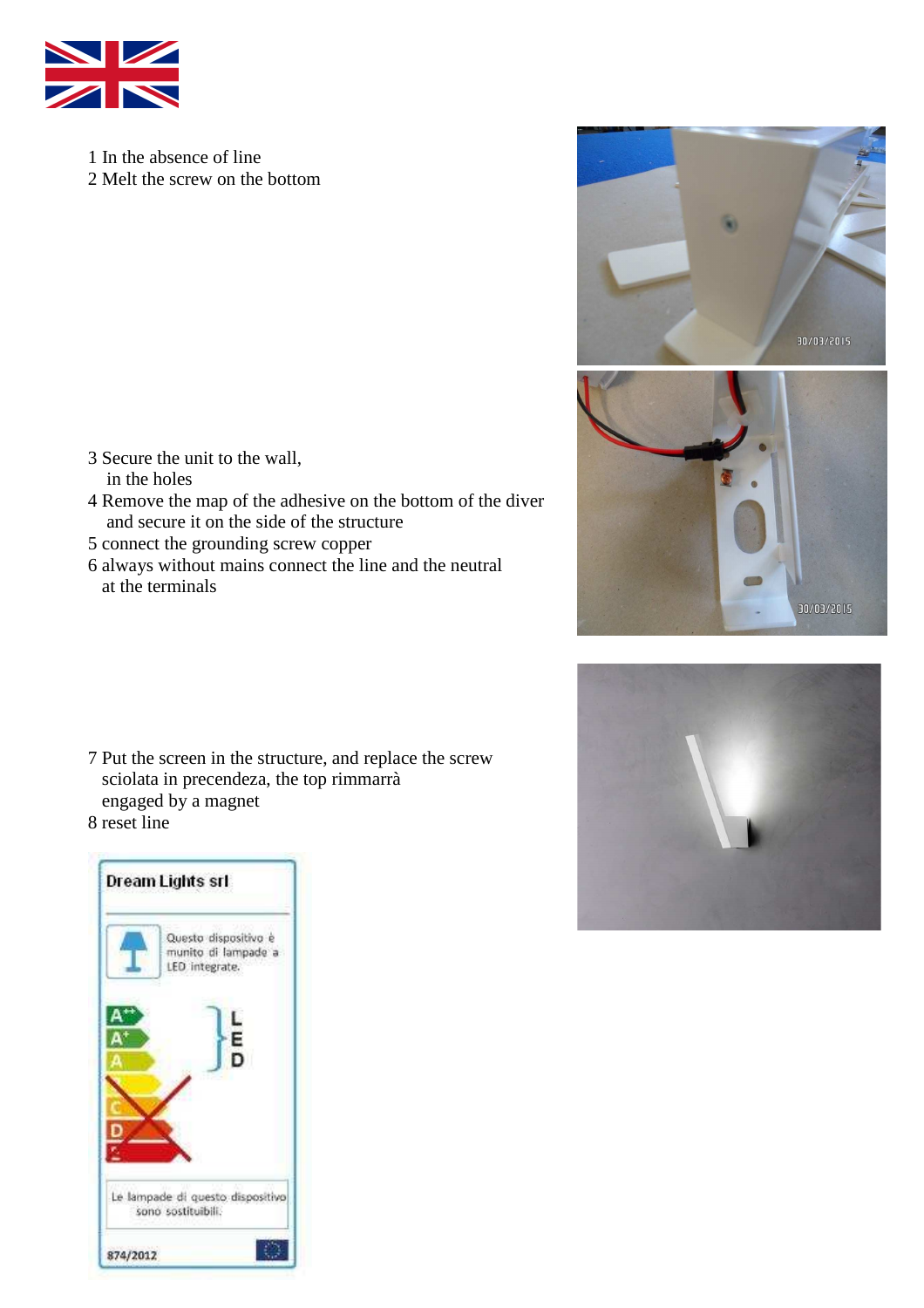

 1 In der Abwesenheit von Leitungs 2 Schmelzen Sie die Schraube an der Unterseite







- 3 das Gerät an der Wand befestigen, in den Löchern
- 4 Entfernen Sie die Karte der Kleber auf dem Boden des Tauchers und befestigen Sie sie an der Seite der Struktur
- 5 Schließen Sie das Erdungsschraube Kupfer
- 6 immer ohne Stromnetz verbinden die Linie und die neutrale an den Anschlüssen

7 Setzen Sie den Bildschirm in der Struktur, und die Schraube ersetzen

 sciolata in precendeza die obere rimmarrà durch einen Magneten in Eingriff

8 Reset-Leitung